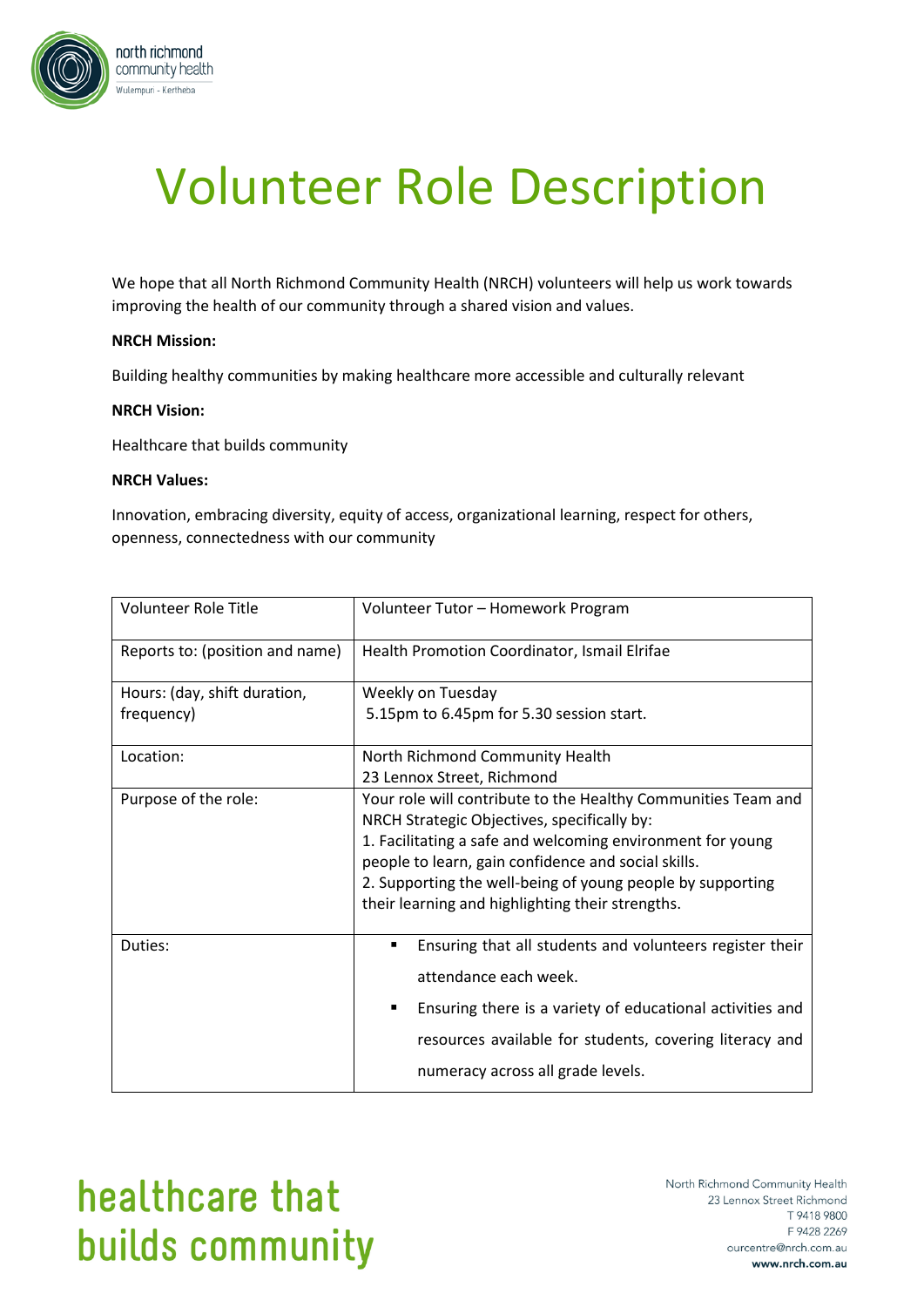

|                                | Greeting and guiding students to connect with other         |
|--------------------------------|-------------------------------------------------------------|
|                                | volunteer tutors across the room                            |
|                                | Monitor the room activity, for late arrivals, students<br>п |
|                                | who appear to have nothing to work on or disrupting         |
|                                | other students, for example.                                |
|                                | Assisting with the room set up and pack down.               |
|                                | Encouraging students with their academic studies by<br>п    |
|                                | assisting and guiding them through specific tasks.          |
|                                | Providing social support through mentoring and<br>п         |
|                                | presenting as a positive role model.                        |
|                                | Offering support to other volunteer tutors about<br>п       |
|                                | choosing grade appropriate activities.                      |
|                                | Offering assistance to students working independently.      |
|                                | Encouraging students to form social connections with<br>٠   |
|                                | other students in the Group.                                |
|                                | Monitoring student progress both academic and social,<br>٠  |
|                                | and reporting appropriate information to the Program        |
|                                | Coordinator.                                                |
|                                | Raising any concerns about individual students or the<br>п  |
|                                | Homework Support Program with the Program                   |
|                                | Coordinator as they arise.                                  |
|                                |                                                             |
| Selection Criteria - Essential | Qualifications or similar experience<br>- in                |
|                                | teaching, child development, psychology,                    |
|                                | school assistant.                                           |
|                                | Ability to assist students with their homework,<br>٠        |
|                                | in particular, Maths or English                             |
|                                | Ability to relate in a friendly and positive<br>٠           |
|                                | manner.                                                     |
|                                | Ability to communicate information clearly to<br>٠          |
|                                | students across different age/grade levels.                 |
|                                | Patience and flexibility.                                   |